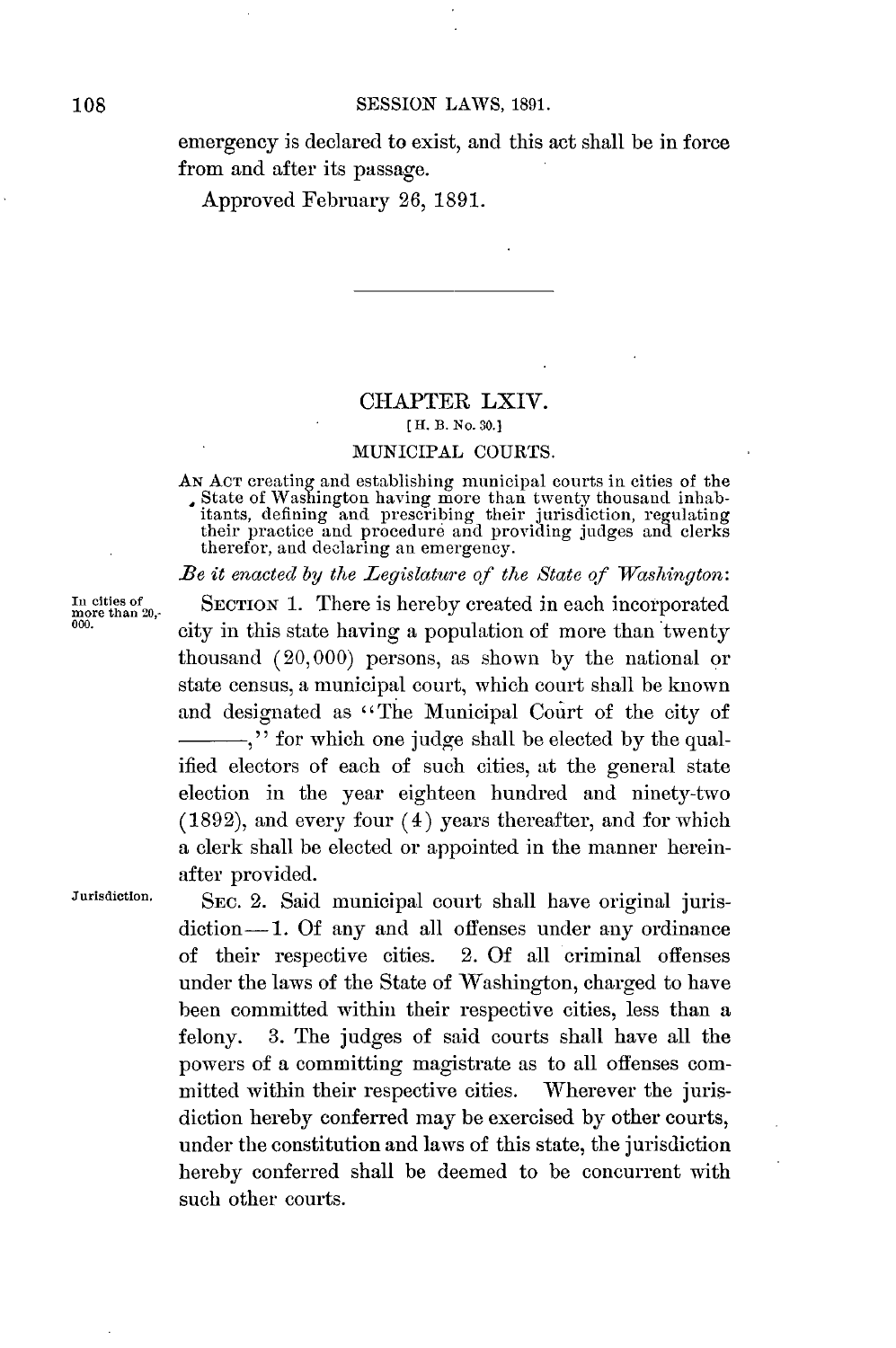SEC. 3. Said courts shall be courts of record, and shall **Record** and have a seal with the name of the city and state, and the style of the court plainly engraved thereon; and all process from said court shall issue under the seal thereof, and shall run throughout the state. Said court shall have power to compel the attendance of witnesses, jurors and parties **by** the usual process of courts of record of this state, and within the jurisdiction hereby conferred, and for the purpose of exercising the same said courts and the judges thereof shall have all the powers of the superior courts and the superior judges.

**SEC.** 4. Except as otherwise provided **by** law, the practice and procedure of the municipal courts shall be, so far as applicable, the same as that of the superior courts of this state, and the fees of witnesses, as well as all other costs, shall be the same in amounts, save as herein provided, and taxed in the. same manner as in superior courts. Change of venue may be taken from the municipal court to the proper justice court, within said state, for the same causes and in the same manner as change of venue may be taken from one superior court to another.

SEc. **5.** Said courts shall always be open for the trans- **Terms.** action of business, except upon non-judicial days, but shall be considered as holding monthly terms commencing on the first Tuesday in each month.

SEC. 6. All criminal process issued from said court shall *criminal* probe directed to the chief of police, marshal or other principal police officer of the city, and shall be served **by** him or some police officer **by** him authorized.

**SEc. 7.** The judges of said courts shall have power to **Powers** *of.* prescribe such rules and regulations for the practice and procedure of said court as **by** them shall be deemed proper, not inconsistent with the laws of this state.

**SEC. 8.** The judge of said court, together with the city **Turors.** clerk, shall, on the last Tuesday of each and every month, select and designate not more than twelve persons duly qualified as jurors of said court to serve therein during the next succeeding term, and until their successors are selected. They shall in writing certify and sign said list of jurors, and immediately file the same in the office of the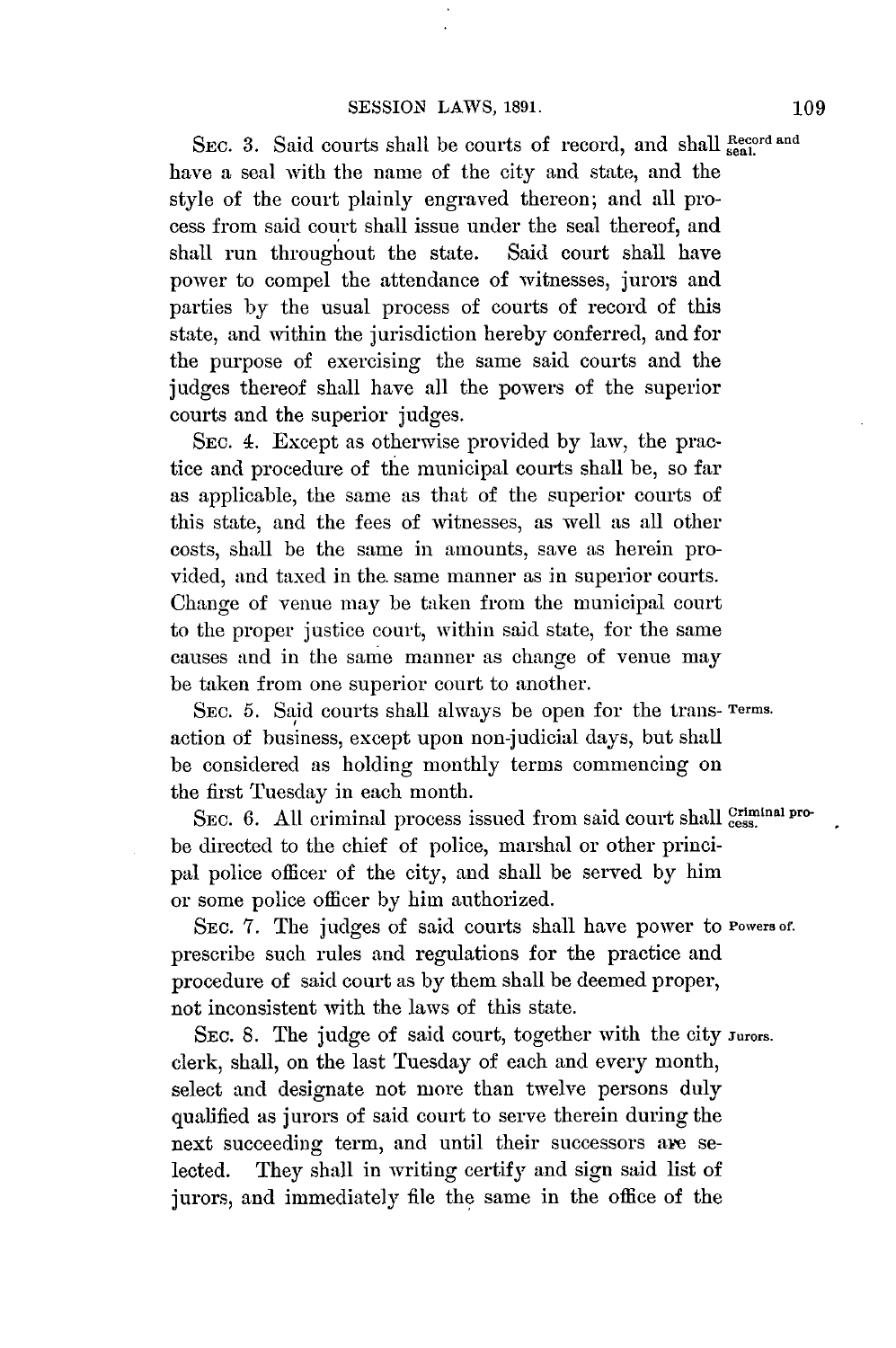**ventre.** clerk of said court. The clerk of the court shall thereupon immediately issue a venire directed to. the.chief of police, or other principal police officer of the city, requiring the attendance of said jurors in said court at **10** o'clock **A.** M. on the day of the commencement of the next succeeding term, which venire shall be served **by** the person to whom directed, or **by** some police officer **by** him authorized, not later than Saturday following. The clerk shall, before the commencement of the next term, write the names of the jurors so selected upon separate slips of paper and place the same in a box, and whenever a case is called for trial **by** a jury, he shall thereupon **by** lot draw from said box twelve names, and the names of the jurors so drawn shall be the jury for the trial of that particular case, unless some of them be excused upon challenge, peremptory or for cause, which shall **be** the same in number and for the came cause as in the superior court, and when any of them are so excused the clerk shall draw from the remaining names in the box a sufficient number to fill the place of those excused; and in the event that a jury cannot for any cause be filled and sworn from the whole number originally mentioned, then the panel may **be** filled from the by-standers or the judge may order the issuing of an open venire. If it appears to the court from any cause that a jury will not be needed at the beginning of any term, the court may, **by** order, dispense with the proceedings pro vided in this section.

**Transfer of SEC. 9.** Whenever, during the trial of any cause, it shall **proceedings.** appear to the court that the matter in controversy is beyond the power of this court to try and determine, the court shall, **by** order, direct that the proceedings in the same, together with the original papers, be certified and transferred to the court having jurisdiction to try and determine the same.

> **SEC. 10. All** process in criminal cases from said court shall be substantially the same in form as that of justice's courts. **All** prosecutions for the violation of any city ordinance shall be conducted in the name of the city, and may be upon the complaint of any person; and all prosecutions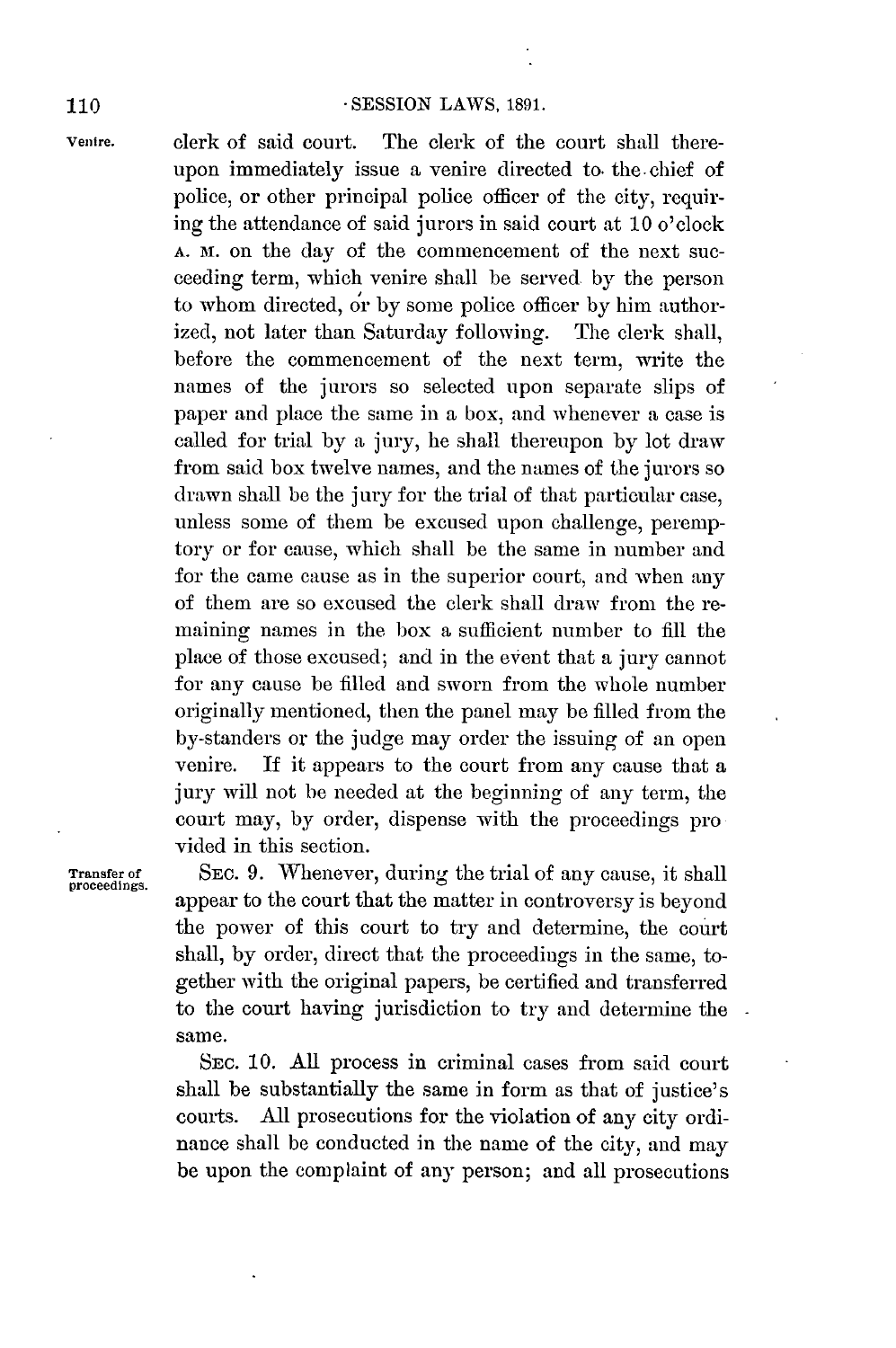for the violation of the criminal laws of the state may be instituted upon the complaint of any person.

**SEc. 11.** The judgments, orders or decisions of said courts may be reviewed and revised in the superior courts of the *state* to the same extent and in the same manner as **judg**ments, orders or decisions of the justice courts, and the procedure governing appeals from the municipal courts to the superior courts shall **be** the same as that governing appeals from the justice courts to the superior court.

**SEc. 12.** The term of office of the municipal judges under **Term of office.** this act shall be four (4) years from and after the first Tuesday in January next succeeding their election, and until their respective successors shall have been duly elected and qualified. Judges of the municipal courts shall be duly qualified electors of the city in which elected, persons learned in the law and duly admitted to practice as an attorney in the courts of this state, and before entering upon the duties of their office shall take and subscribe an oath as prescribed for other judicial officers, which oath shall **be** filed in the office of the city clerk. They shall have the general powers of judges of courts of record, may administer oaths, take and certify acknowledgments, and as conservators of the peace shall have all the authority which is or may hereafter be vested in justices of the peace and other judicial officers. There shall be a clerk of the municipal court appointed **by** the mayor of the city, **by** and with the advice and consent of the council, or the council may **by** ordinance provide for the election of such clerk, who shall hold his office for such length of time as the council may **by** ordinance provide, and who shall be subject to removal in the same manner as other city officeis. Before he enters upon the duties of his. office he shall take and subscribe an oath the same as other city officers, and shall execute to his city a penal bond in such some [sum] and with such sureties as the council may direct, and subject to their approval, conditioned that he will faithfully account to and pay over to the treasurer of said city all moneys coming into his hands as such clerk; and that he will faithfully perform the duties of his office to the best of his knowledge and ability. Upon the recommendation of the judge of the municipal court the city council

 $\overline{1}$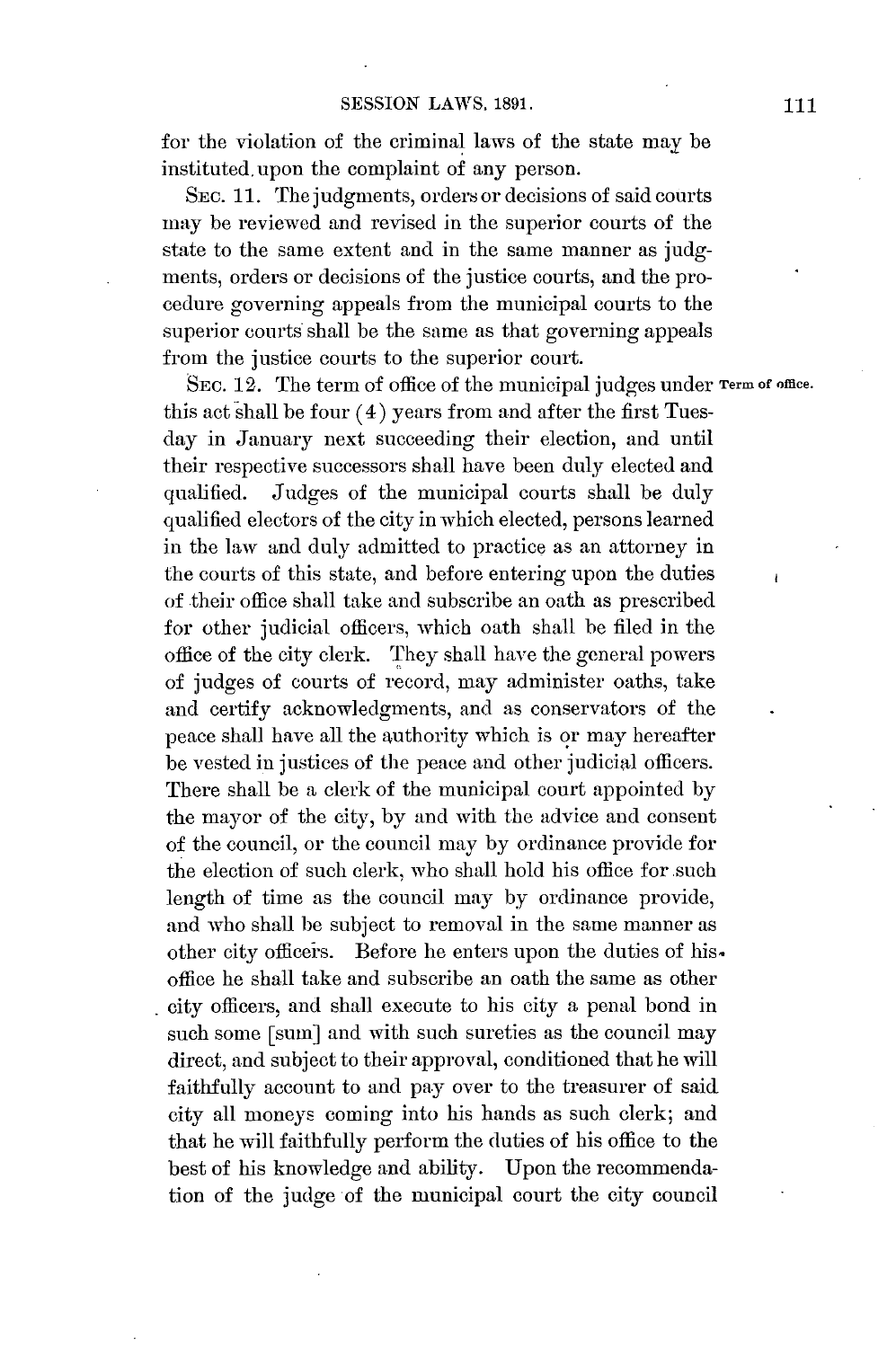may provide for the appointment of a deputy clerk of the municipal court, when they deem the same necessary, with such compensation as they may deem reasonable.

**Cleri. SEC. 13.** The clerk shall have the custody and care of the books, papers and records of said court; he shall be present **by** himself or deputy during the session of said court, and shall have the power to swear **all** witnesses and jurors, and administer oaths and affidavits, and take acknowledgments. He shall keep the records of said court, He shall keep the records of said court, and shall issue all process under his hand and the seal of said court, and shall do and perform all things and have the same powers pertaining to this office as the clerks of the superior courts have in their office. He shall receive all fines, penalties and fees of every kind, and keep a full, accurate and detailed account of the same; and shall on each day **pay** into the city treasury all moneys received for said city during the day previous, with a detailed account of the same, and taking the treasurer's receipt therefor. The said clerk as well as the **judge** of said court is hereby made a conservator of the peace, and vested with the same authority and discretion to act on receiving complaints, and issuing warrants of said court in criminal cases.

**Jurors**; **bow SEC.** 14. The jurors in the municipal court shall be paid. **by** the city and county in proportion as follows: For the time occupied in trying cases in which the city is interested, they shall be paid **by** the city, and for the time occupied in the trial of criminal cases under the state law, they shall **be** paid **by** the county; and it shall **be** the duty of the judge of said court to apportion the same from time to time, and order the issuing of certificates of attendants [attendance] to the county auditor and the city clerk accordingly; and jurors shall be entitled to two dollars (82) per day, but no mileage.

**Duty of mayor.** SEC. **15.** It shall be the duty of the mayor of said city to see that a sufficient number of police officers are always in attendance upon the municipal court, and in readiness to obey its orders; and the mayor shall have the power, in his discretion, to appoint one [or] more persons, approved **by** the judge, to act as policemen for special attendance and duty in said court, irrespective of the general or special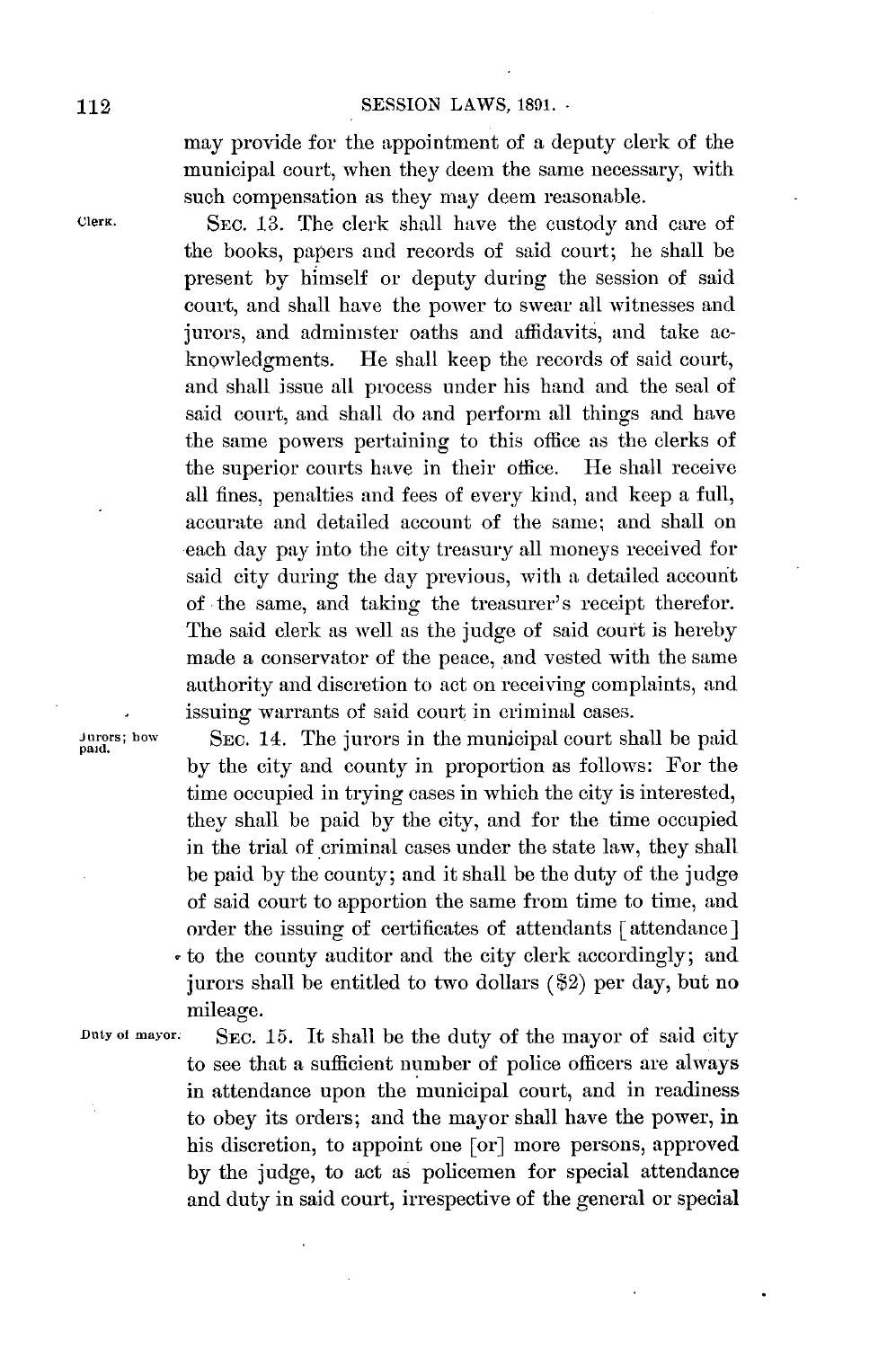rules or legal regulations or enactments relative to the qualifications of policemen, and pay said persons such compensation as the council may deem reasonable: *Provided, however,* That nothing herein contained shall affect the powers and duties of the general police of said **city.**

**SEC. 16.** No provision in this act shall **be** construed as repealing, or anywise limiting or affecting, the jurisdiction of justices of the peace under the general laws of this state.

**SEC. 17.** The municipal courts organized and created **by** this act shall take the place of and supersede the police courts now existing in any of the cities to which this act applies; and when this court shall have been organized, and be in operation, all actions and proceedings pending in any such police courts, and all records **and papers of** said police courts, shall be transferred to this court, and the same shall proceed to a final determination in this court, as if commenced therein; and said police courts shall then cease and determine.

**SEC. 18.** The salary of the judges of the municipal **Salary ofjudge.** courts shall be twenty-four hundred dollars (82,400) per annum, payable out of the city treasury of their respective cities, in equal monthly installments, and the salary of the clerk of the municipal courts shall be twelve hundred **Salary of clerk.** dollars (81,200.00) per annum, payable out of the city treasury of their respective cities, in equal monthly installments, and all other officers of said courts shall receive such compensation as the city council may provide. The expense of maintaining said court shall be paid **by** the city, and the city shall provide a. suitable place for holding the same, and no officer of said court shall receive any fees as compensation for any services as such officer, but all fees charged and collected, which would be payable into the county treasury in the superior court, shall be paid into the city treasury of their respective cities, save jury fees in state cases, which shall be paid into the county treasury, and all officers of the court shall be paid for their services as such **by** salary only.

SEC. 19. Vacancies in the office of judge of the muni- *vacancies*; how cipal courts shall **be** filled **by** appointment **by** the governor

**Sig. 8.**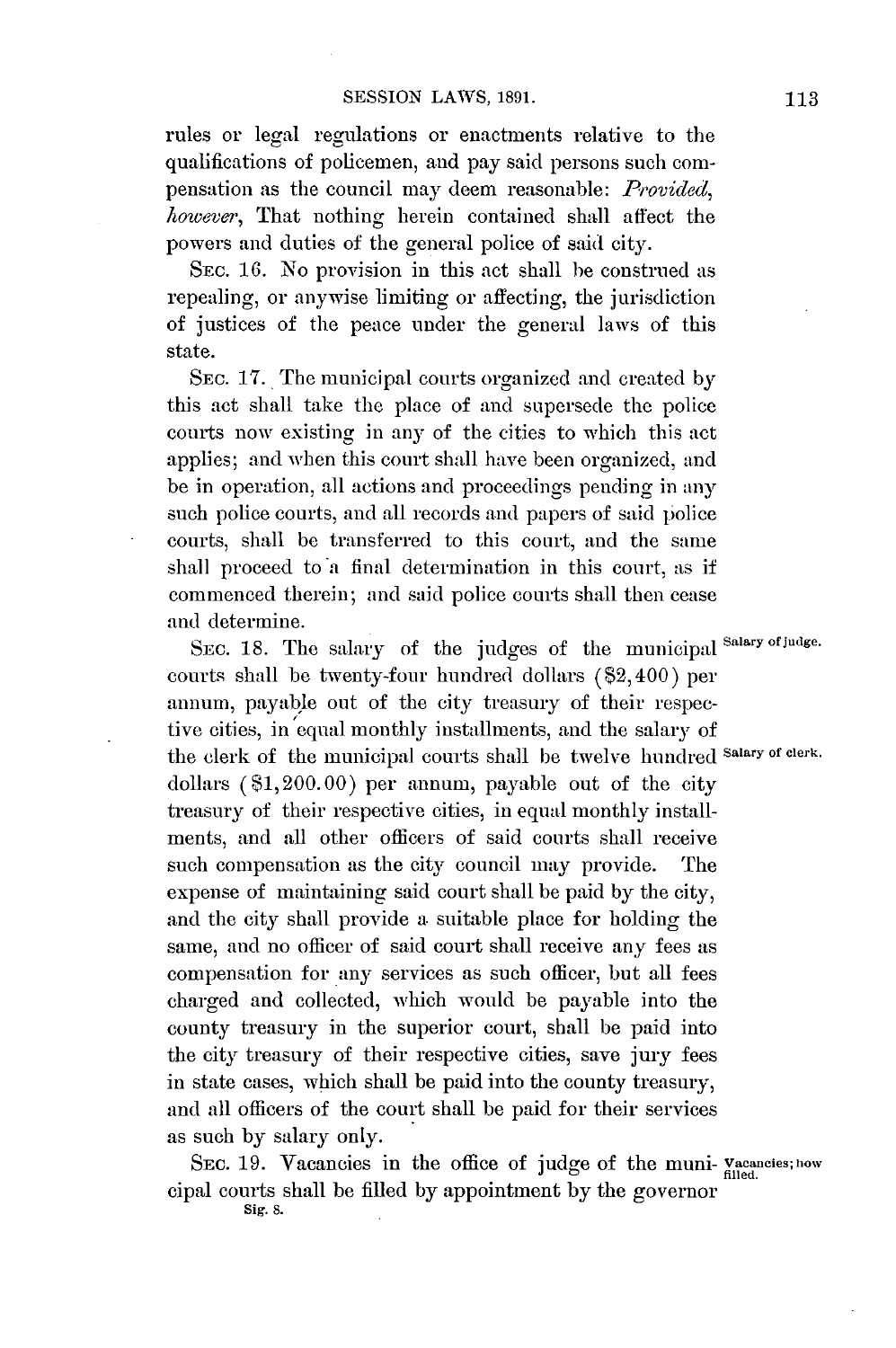of the state, and any judge so appointed shall hold and remain in office until the election and qualification of **a** municipal judge, as in this act provided, which election shall be at the next succeeding general state election after said appointment, and the judge so elected shall qualify and enter upon the.duties of his office upon the first Tuesday in January succeeding his election, as in this act provided. Immediately upon the taking effect of this act the governor of the State of Washington shall appoint and commission a **judge** of the municipal court in each city of this state having more than twenty thousand (20,000) inhabitants, who shall qualify and enter upon the discharge of their duties within ten days **(10)** after the date of such appointment, and the judges so appointed shall be the judges of the municipal courts in their respective cities until the qualification of the municipal judges to be elected at the general state election in the year eighteen hundred and ninety-two **(1892),** as herein provided: *Provided, however,* Where in any city to which this act applies a person has been elected, and **by** virtue of such election has been and is now acting, as police judge of such city, such person shall be and continue to be judge of the municipal court in and for such city, until his successor shall be elected and qualified as herein provided, and within ten days **(10)** after the taking effect of this act such person shall qualify as municipal judge and enter upon the duties **Duty of mayor.** of his office. It shall be the duty of the mayor, **by** and with the consent of the city council, to appoint a clerk of the municipal court in each of said cities, as in this act provided, immediately upon the going into effect of this act.

**Temporary ab-** SEC. 20. In case of the temporary absence or disability ability.<br> **SEC.** 20. In case of the municipal indee, the municipal court may be to act of the municipal judge, the municipal court may be held **by** an acting municipal judge, who shall be designated in writing **by** the mayor from among the practicing attorneys, qualified electors of the city, who, before entering upon his duties as acting judge, shall take and subscribe an oath as other judicial officers; and while so acting he shall have **all** the powers of the municipal judge: *Provided, however,* Such appointment shall not continue for a longer period than the absence or disability of the municipal judge.